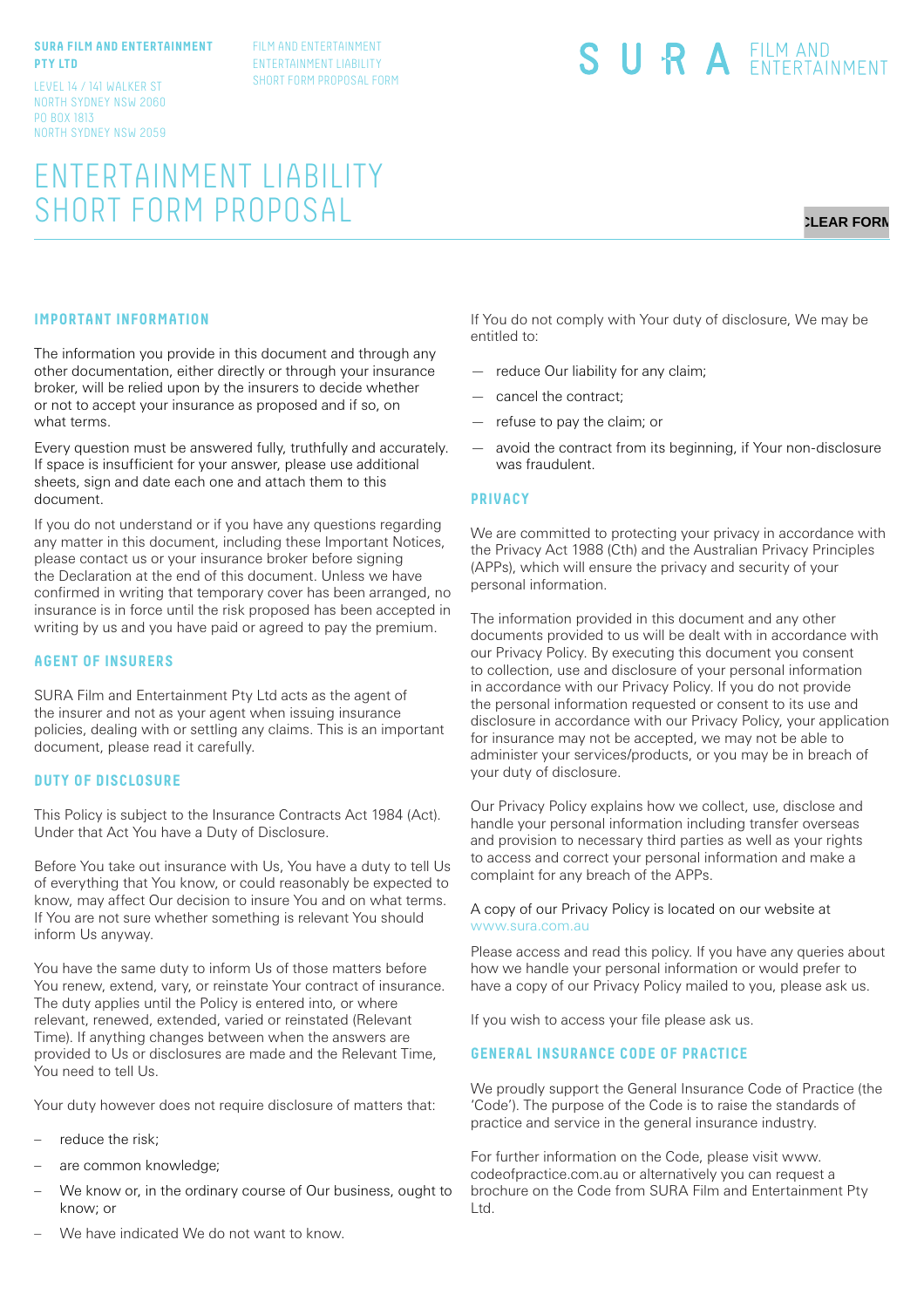# **ENTERTAINMENT LIABILITY SHORT FORM PROPOSAL**

| 1. | Name of Proposer                                                                                                                                                                                                        |            |                 |            |              |             |            |      |
|----|-------------------------------------------------------------------------------------------------------------------------------------------------------------------------------------------------------------------------|------------|-----------------|------------|--------------|-------------|------------|------|
|    | 2. Address                                                                                                                                                                                                              |            |                 |            |              |             |            |      |
|    | 3. Telephone No                                                                                                                                                                                                         | Facsimile  |                 |            |              |             |            |      |
|    | <b>Email Address</b>                                                                                                                                                                                                    |            |                 |            |              |             |            |      |
|    | (A) Individual<br>4. Proposer is                                                                                                                                                                                        |            | (B) Partnership |            |              | (C) Company |            |      |
| 5. | Number of Employees                                                                                                                                                                                                     |            |                 |            |              |             |            |      |
|    | 6. Is the Proposer registered for GST?                                                                                                                                                                                  |            |                 |            |              |             | Yes        | No   |
|    | <b>ABN</b>                                                                                                                                                                                                              |            |                 |            | <b>ITC</b>   |             |            | $\%$ |
| 7. | Occupation                                                                                                                                                                                                              |            |                 |            |              |             |            |      |
|    | 8. Experience of Proposer (Examples)                                                                                                                                                                                    |            |                 |            |              |             |            |      |
|    |                                                                                                                                                                                                                         |            |                 |            |              |             |            |      |
|    |                                                                                                                                                                                                                         |            |                 |            |              |             |            |      |
|    |                                                                                                                                                                                                                         |            |                 |            |              |             |            |      |
| 9. | <b>Basis of Cover</b>                                                                                                                                                                                                   | Annual     |                 |            |              | Short term  |            |      |
|    | 10. This question relates to short term policies only:                                                                                                                                                                  |            |                 |            |              |             |            |      |
|    | Title of Production (if applicable)<br>a)                                                                                                                                                                               |            |                 |            |              |             |            |      |
|    | Production Type<br>b)                                                                                                                                                                                                   |            |                 |            |              |             |            |      |
|    | 11. Period of Cover                                                                                                                                                                                                     | From       | $\sqrt{2}$      | $\sqrt{2}$ | To           | $\sqrt{2}$  | $\sqrt{2}$ |      |
|    | 12. Period of Shoot                                                                                                                                                                                                     | From       | $\sqrt{2}$      | $\sqrt{2}$ | To           | $\sqrt{2}$  | $\sqrt{2}$ |      |
|    | 13. Proposers estimate of total annual gross production costs (if annual policy) or<br>the gross production cost for a short term period (if short term policy)?                                                        |            |                 |            | \$           |             |            |      |
|    | 14. Limit of indemnity required                                                                                                                                                                                         |            | \$10,000,000    |            | \$20,000,000 |             |            |      |
|    | 15. Currency required                                                                                                                                                                                                   | $\Box$ aud |                 |            | $\Box$ NZD   |             |            |      |
|    | 16. List locations and exact dates spent at each location (Short term policies only)<br>(Please attach a list if space below is not sufficient)                                                                         |            |                 |            |              |             |            |      |
|    |                                                                                                                                                                                                                         |            |                 |            |              |             |            |      |
|    |                                                                                                                                                                                                                         |            |                 |            |              |             |            |      |
|    | 17. Describe stunts, involvement of animals, motor cycles, special vehicles, watercraft, aircraft, explosives, pyrotechnics, use of<br>trains/railroad or any other hazardous activities (Attach copy of safety report) |            |                 |            |              |             |            |      |
|    |                                                                                                                                                                                                                         |            |                 |            |              |             |            |      |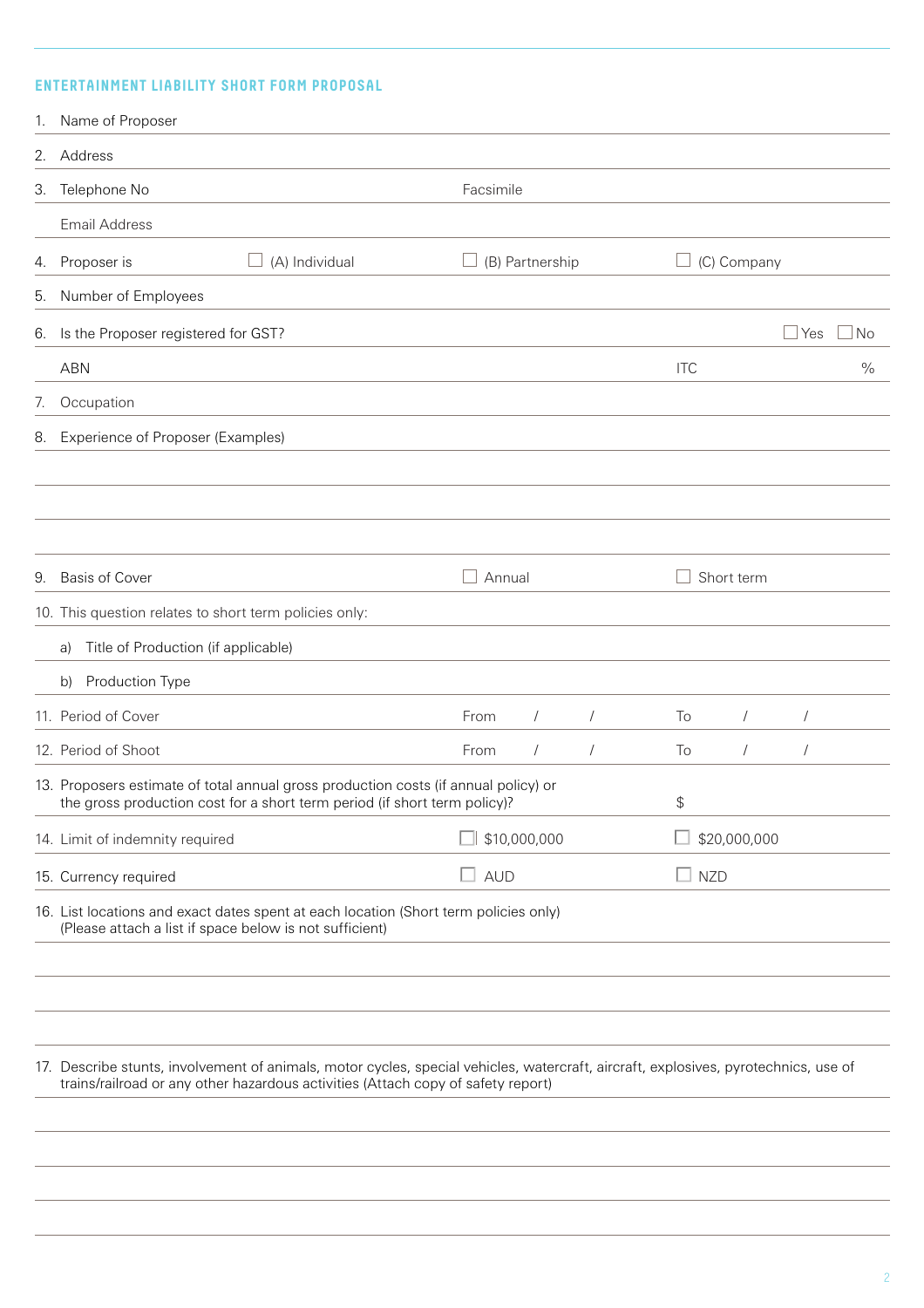| 18. Details of any contracts entered into with third parties |                                                                                                                                                      |                                                                                                     |                  |      |      |
|--------------------------------------------------------------|------------------------------------------------------------------------------------------------------------------------------------------------------|-----------------------------------------------------------------------------------------------------|------------------|------|------|
|                                                              |                                                                                                                                                      |                                                                                                     |                  |      |      |
| 19. Geographical Limits required                             |                                                                                                                                                      | New Zealand wide                                                                                    | Australia wide   |      |      |
|                                                              |                                                                                                                                                      | $\Box$ Australia & New Zealand                                                                      | $\Box$ Worldwide |      |      |
|                                                              | 20. If the Proposer is a partnership, please provide the names and addresses of each partner                                                         |                                                                                                     |                  |      |      |
|                                                              |                                                                                                                                                      |                                                                                                     |                  |      |      |
|                                                              |                                                                                                                                                      |                                                                                                     |                  |      |      |
|                                                              |                                                                                                                                                      |                                                                                                     |                  |      |      |
|                                                              | 21. If the Proposer is a company or a private business venture, other than a partnership,<br>please supply the names and addresses of each director. |                                                                                                     |                  |      |      |
|                                                              |                                                                                                                                                      |                                                                                                     |                  |      |      |
|                                                              |                                                                                                                                                      |                                                                                                     |                  |      |      |
|                                                              |                                                                                                                                                      |                                                                                                     |                  |      |      |
| otherwise involving dishonesty?                              |                                                                                                                                                      | 22. Have any of the Proposers ever been convicted of a criminal offence relating to arson, fraud or |                  | ⊥Yes | l No |
| If Yes, please provide full details                          |                                                                                                                                                      |                                                                                                     |                  |      |      |
|                                                              |                                                                                                                                                      |                                                                                                     |                  |      |      |
|                                                              |                                                                                                                                                      |                                                                                                     |                  |      |      |
| 23. Have any of the Proposers:                               |                                                                                                                                                      |                                                                                                     |                  |      |      |
| a)                                                           |                                                                                                                                                      | Ever had any insurance declined, cancelled or made the subject of special terms or conditions?      |                  | Yes  | No   |
| b)<br>the past five (5) years?                               |                                                                                                                                                      | Lodged a claim on an insurance policy (other than for a motor vehicle or a life policy) during      |                  | Yes  | ⊿ No |
| $\vert$ C)                                                   | Ever had a claim declined by an insurance company?                                                                                                   |                                                                                                     |                  | ⊥Yes | ⊿No  |
| If Yes to a), b) or c), please provide full details          |                                                                                                                                                      |                                                                                                     |                  |      |      |
|                                                              |                                                                                                                                                      |                                                                                                     |                  |      |      |
|                                                              |                                                                                                                                                      |                                                                                                     |                  |      |      |
|                                                              |                                                                                                                                                      |                                                                                                     |                  |      |      |
|                                                              | or with any other insurer, which covers the subject matter of this Proposal?                                                                         | 24. Have any of the Proposers arranged any other insurance through SURA Film and Entertainment      |                  | Yes  | No   |
| If Yes, please provide full details                          |                                                                                                                                                      |                                                                                                     |                  |      |      |
|                                                              |                                                                                                                                                      |                                                                                                     |                  |      |      |
|                                                              |                                                                                                                                                      |                                                                                                     |                  |      |      |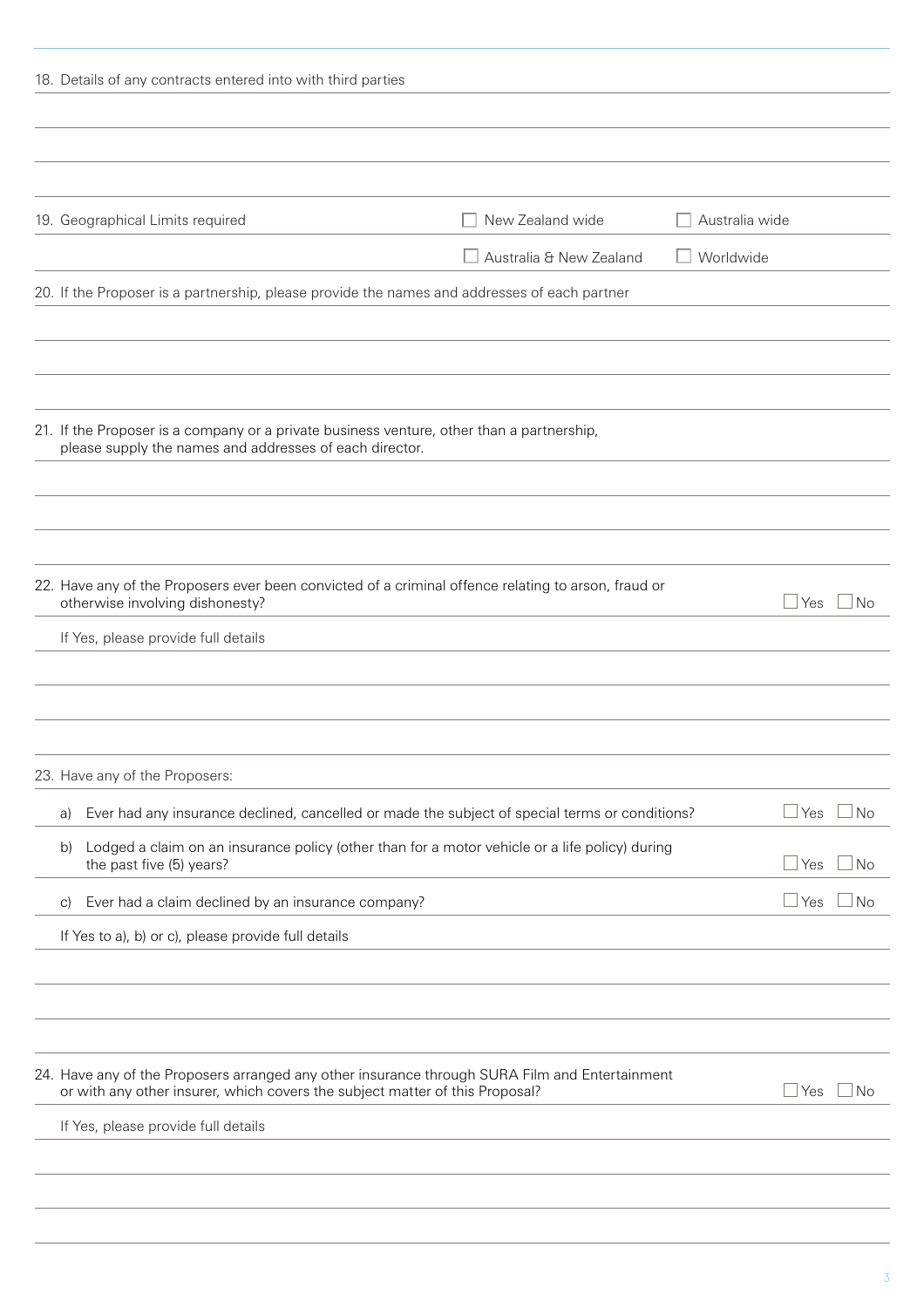| 25. Have any of the Proposers entered into any agreement which would affect your right to make a<br>claim against a responsible Third Party in the event of a claim under the insurance now<br>being proposed? | $\exists$ Yes<br>$\Box$ No        |
|----------------------------------------------------------------------------------------------------------------------------------------------------------------------------------------------------------------|-----------------------------------|
| If Yes, please provide full details                                                                                                                                                                            |                                   |
|                                                                                                                                                                                                                |                                   |
|                                                                                                                                                                                                                |                                   |
|                                                                                                                                                                                                                |                                   |
| 26. Is the financial interest of any other person or organisation (for example, a mortgagee or other<br>financier, lessor or principal), to be noted on the policy?                                            | $\Box$ Yes<br>$\vert$ No          |
| If Yes, please provide full details                                                                                                                                                                            |                                   |
|                                                                                                                                                                                                                |                                   |
|                                                                                                                                                                                                                |                                   |
|                                                                                                                                                                                                                |                                   |
| 27. Have you or any Partner or Director of the business                                                                                                                                                        |                                   |
| Ever been declared bankrupt?<br>a)                                                                                                                                                                             | $\sqcup$ Yes<br>$\blacksquare$ No |
| If Yes, please provide full detail                                                                                                                                                                             |                                   |
|                                                                                                                                                                                                                |                                   |
|                                                                                                                                                                                                                |                                   |
|                                                                                                                                                                                                                |                                   |
| Been involved in a company or business which became insolvent or subject to any form of<br>b)<br>solvency administration?                                                                                      | $\Box$ No<br>$\Box$ Yes           |
| If Yes, please provide full details                                                                                                                                                                            |                                   |
|                                                                                                                                                                                                                |                                   |
|                                                                                                                                                                                                                |                                   |
|                                                                                                                                                                                                                |                                   |
|                                                                                                                                                                                                                |                                   |

Please note: Questions 22 to 25 also apply to any person identified in answers to Questions 20 and 21.